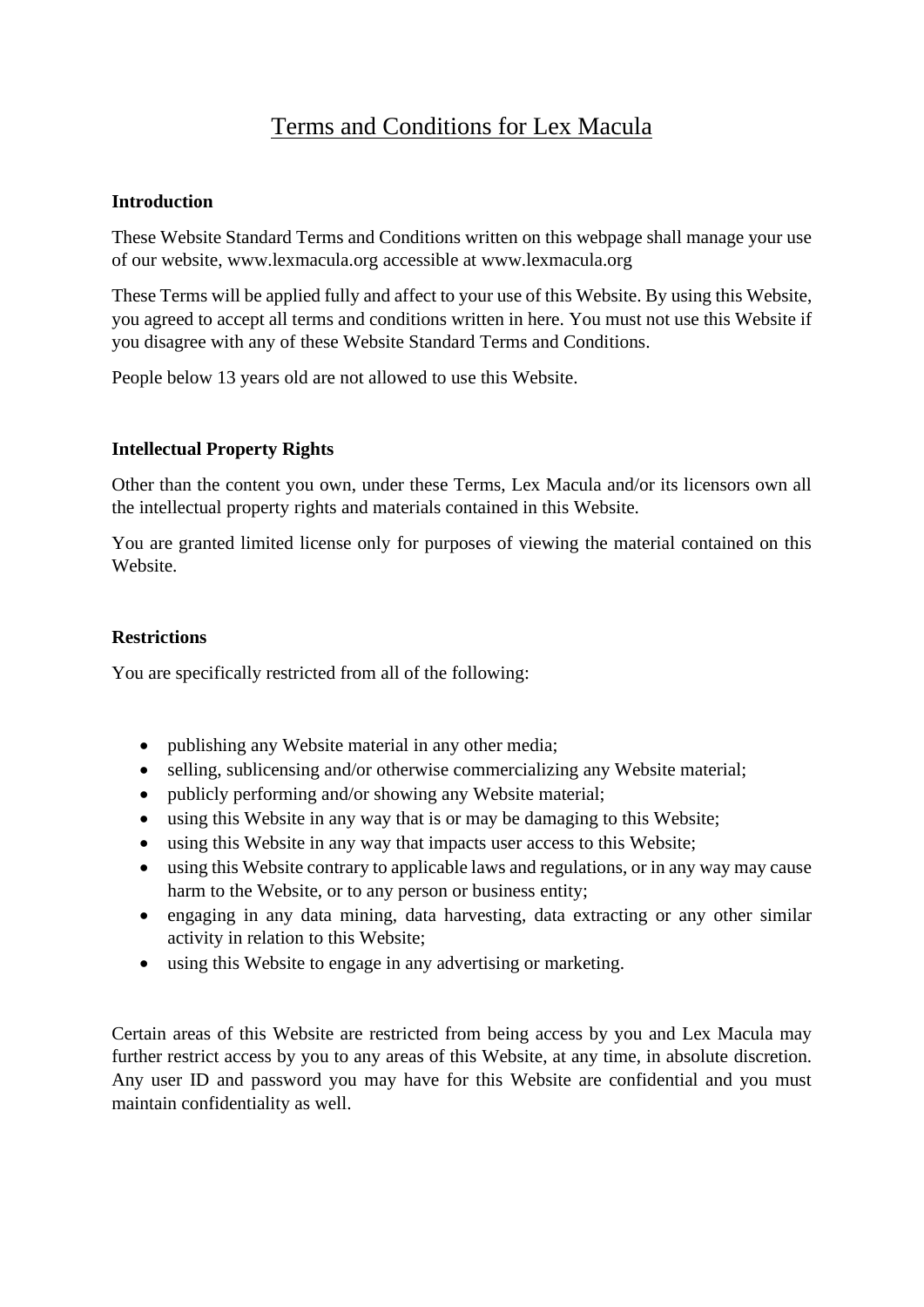# **Your Content**

In these Website Standard Terms and Conditions, "Your Content" shall mean any audio, video text, images or other material you choose to display on this Website. By displaying Your Content, you grant Lex Macula a non-exclusive, worldwide irrevocable, sub licensable license to use, reproduce, adapt, publish, translate and distribute it in any and all media.

Your Content must be your own and must not be invading any third-party's rights. Lex Macula reserves the right to remove any of Your Content from this Website at any time without notice.

# **Your Privacy**

Please read Privacy Policy.

## **No warranties**

This Website is provided "as is," with all faults, and Lex Macula express no representations or warranties, of any kind related to this Website or the materials contained on this Website. Also, nothing contained on this Website shall be interpreted as advising you.

#### **Limitation of liability**

In no event shall Lex Macula, nor any of its officers, directors and employees, shall be held liable for anything arising out of or in any way connected with your use of this Website whether such liability is under contract. Lex Macula, including its officers, directors and employees shall not be held liable for any indirect, consequential or special liability arising out of or in any way related to your use of this Website.

#### **Indemnification**

You hereby indemnify to the fullest extent Lex Macula from and against any and/or all liabilities, costs, demands, causes of action, damages and expenses arising in any way related to your breach of any of the provisions of these Terms.

#### **Severability**

If any provision of these Terms is found to be invalid under any applicable law, such provisions shall be deleted without affecting the remaining provisions herein.